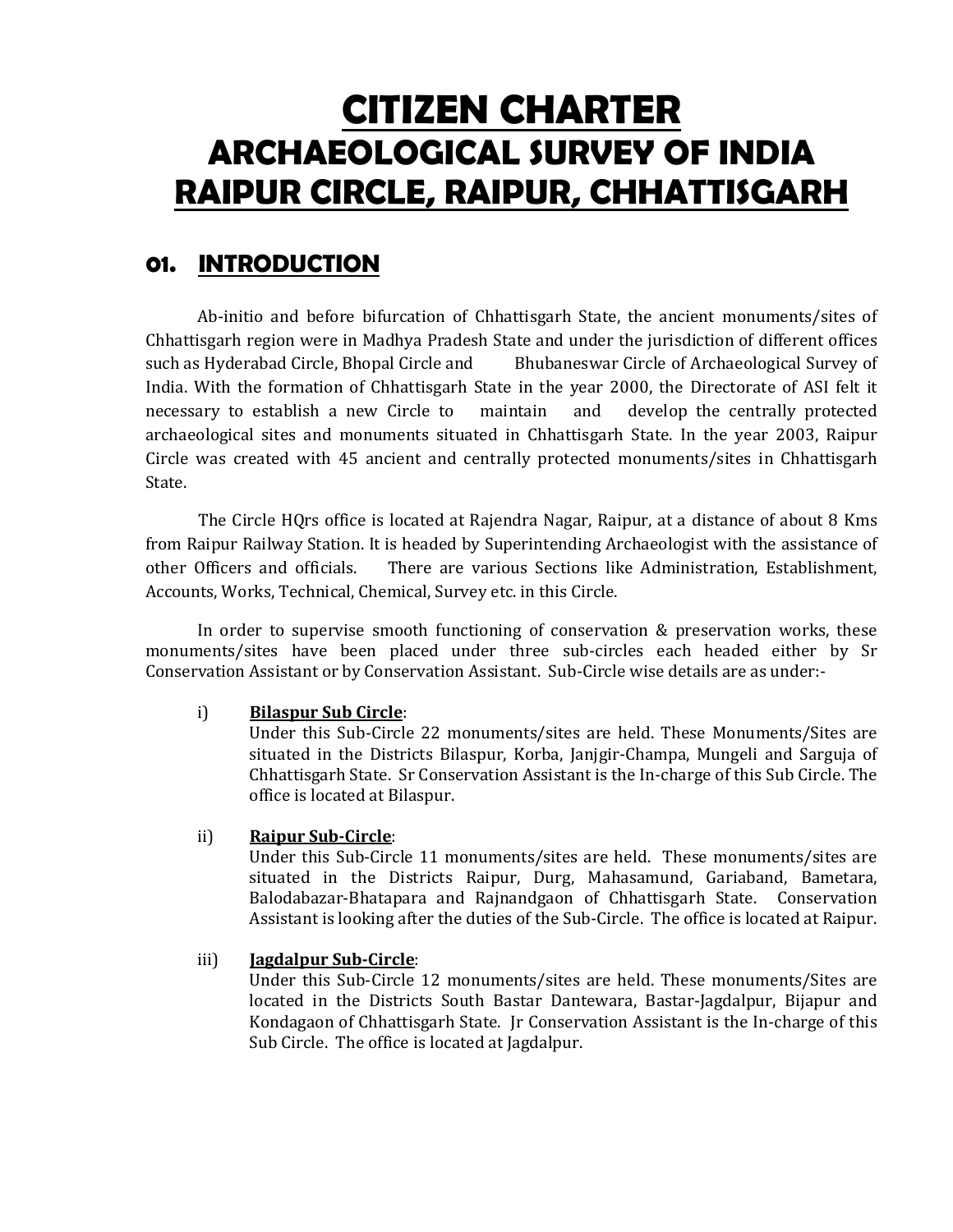### 02. CENTRALLY PROTECTED MONUMENTS/SITES & SCULPTURE **SHEDS**

### i) Centrally Protected Monuments/Sites

There are 45 centrally protected monuments/sites comprising temples, caves, forts, megaliths and excavated remains under the jurisdiction of Raipur Circle of Archaeological Survey of India, which are located in different districts of Chhattisgarh State. All these 45 monuments/sites have been declared as protected monuments and National importance. The list of 45 centrally protected monuments may be seen in Monuments Head of website www.asiraipurcircle.in

Laxman Temple at Sirpur, District Mahasamund is the only ticketed monument.

### ii) Sculpture Sheds

 There are eight sculpture sheds constructed at various centrally protected monuments at Barsoor, Malhar, Sirpur, Devbaloda, Narayanpur, Tuman, Pali & Ratanpur. The precious antiquarian remains retrieved from various centrally protected monuments/sites representing to various stages of history are housed in different sculpture sheds with proper arrangements of safety and security measures.

### 03. AIMS AND OBJECTIVES

The main objectives of Archaeological Survey of India, Raipur Circle, Raipur is to protect, preserve and conserve the centrally protected monuments located in various Districts of Chhattisgarh State. The Primary activities of this Circle includes inspection, survey, documentation, protection, preservation, conservation, excavations, archaeological explorations, beautification of monuments, providing public amenities, horticultural developments, bringing out departmental publications, conducting mass awareness programme, liaising with local Administration etc., etc.

# 04. PROTECTION AND CONSERVATION OF MONUMENTS

 Archaeological Survey of India, Raipur Circle, Raipur, Chhattisgarh has been continuously working to protect and maintain the centrally protected monuments in Chhattisgarh State under the provisions of Ancient Monuments and Archaeological Sites & Remains Act 1958 (as amended in 2010) and Rules 1959, Works Manual, The Antiquities and Art Treasures Act 1972 and Rules 1973 and the Treasure Trove Act 1978.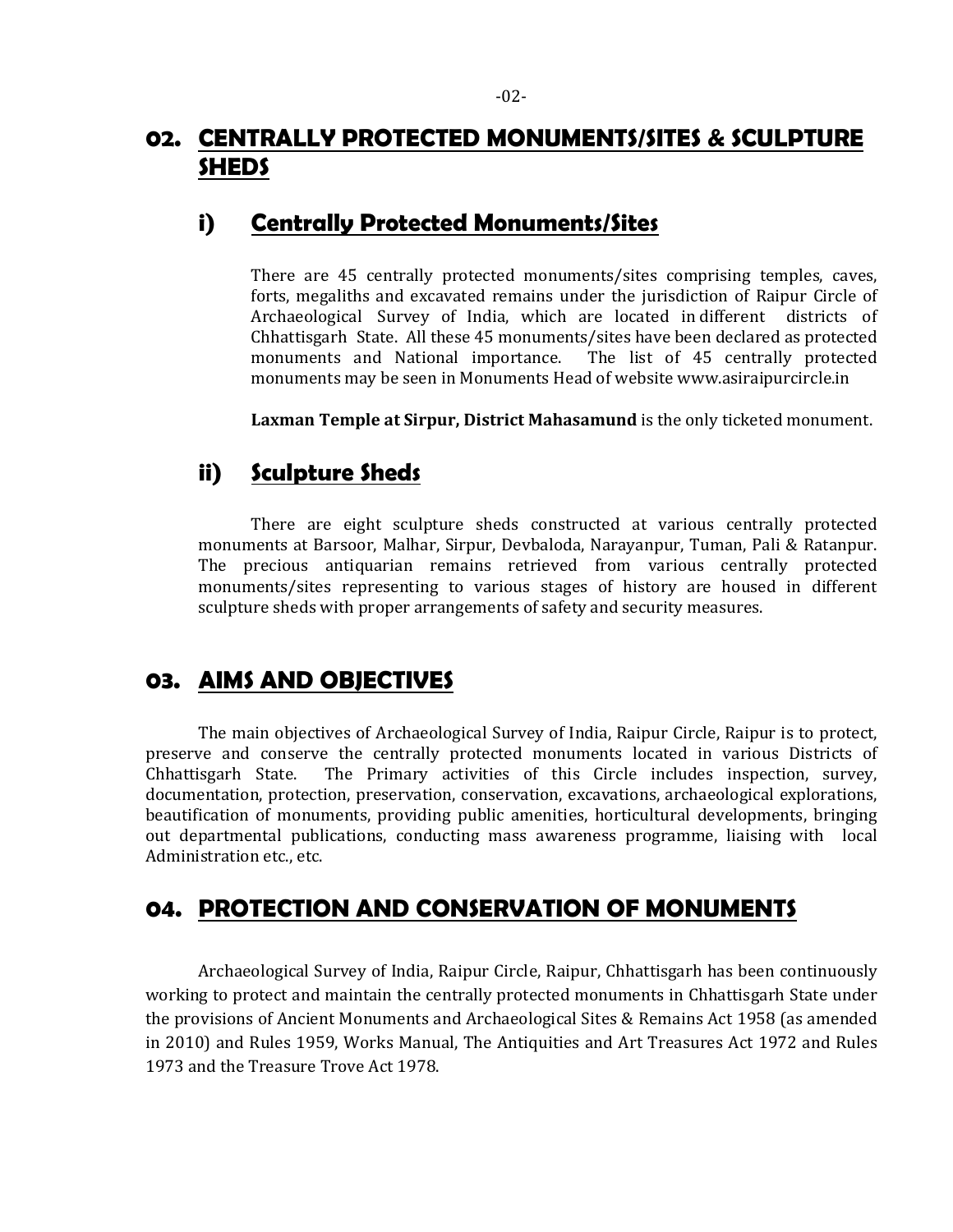For necessary conservation, preservation, maintenance, various developments, every year Revised Conservation Programme is chalked out and approved by the Director General, Archaeological Survey of India Directorate, New Delhi. Accordingly conservation work is executed on allotment of budget. To provide the work orders for various conservation & preservation works, tendering process is observed.

### 05. CHANNELS OF SUPERVISION AND ACCOUNTABILITY

 All the financial and administrative decisions are taken by the Head of the Circle Office i.e. Superintending Archaeologist in consultation with other officers and directions of ASI Directorate, New Delhi.The channel of Supervision and accountability is as under:-



# 06. NORMS FOR DISCHARGE OF ITS FUNCTIONS

The functions are discharged as per the provisions of-

- 01. Archaeological Works Code
- 02. All Administrative & financial rules framed by Government of India from time to time
- 03. Allocation of duties for each category of post.
- 04. Instructions/guidelines/directions received from ASI Directorate, New Delhi from time to time.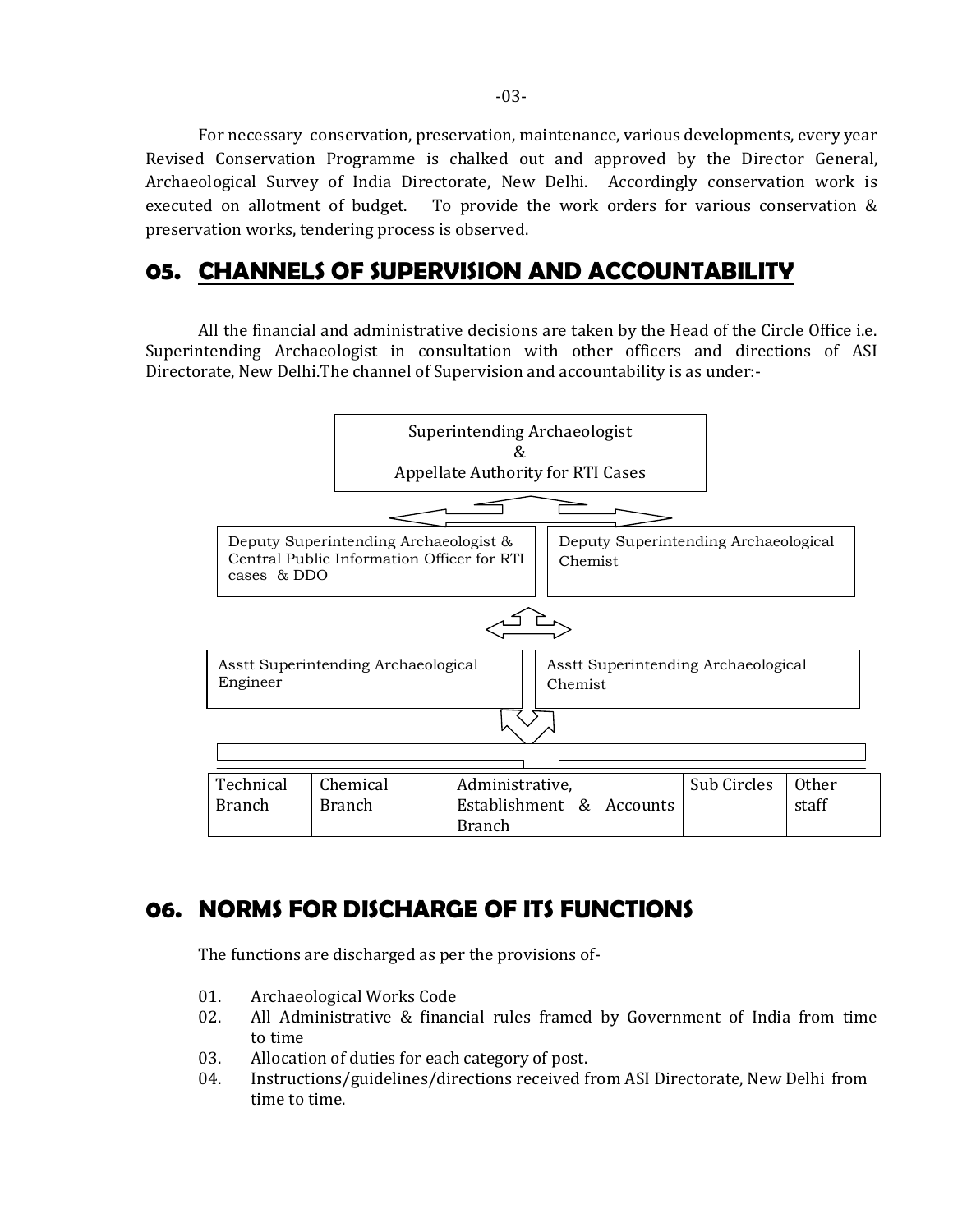### 07. RULES AND REGULATIONS FOLLOWED

- 01. Antiquities and Art Treasure Act 1972
- 02. Antiquities and Art Treasure Rules 1973
- 03. Ancient Monuments and Archaeological Sites & Remains Act 1958
- 04. Ancient Monuments and archaeological Sites & Remains (Amendment and Validation) Act 2010
- 05. Ancient Monuments and Archaeological Sites & Remains rules 1959
- 06. Ancient Monuments and Archaeological Sites & Remains (Framing of Heritage Bye-Laws and Other Functions of Competent Authority) Rules 2011.
- 07. National Monument Authority (Appointment, Functions and Conduct of Business) Rules 2011.
- 08. Archaeological Survey of India Rules (Part-I)
- 09. Archaeological Survey of India Rules (Part-II)
- 10. General Financial Rules (GFR)
- 11. All Central Civil Service Rules like
	- i) Pay Rules,
	- ii) General Provident Fund Rules
	- iii) Retirement Rules
	- iv) Seniority and Promotion Rules
	- v) Leave Rules,
	- vi) TA/DA Rules
	- vii) HRA & CEA Rules
	- viii) Recruitment Rules,
	- ix) Conduct Rules & Discipline Rules,
	- x) Income Tax Rules,
	- xi) Joining Time Rules,
	- xii) Leave Travel Concession Rules,
	- xiii) Medical Rules
	- xiv) Other Allowances Rules etc., and above all
	- xv) Fundamental Rules & Supplementary Rules

### 08. DETAILS OF DIRECTORY OF OFFICERS AND EMPLOYEES

### Address: ARCHAEOLOGICAL SURVEY OF INDIA, RAIPUR CIRCLE, GOVIND SARANG COMMERCIAL COMPLEX (1st FLOOR), PURVAYATAN NEW RAJENDRANAGAR, RAIPUR-492006, CHHATTISGARH

- E-mail address: circleraipur.asi@gov.in & circlerai.asi@gmail.com
- Website: www.asiraipurcircle.in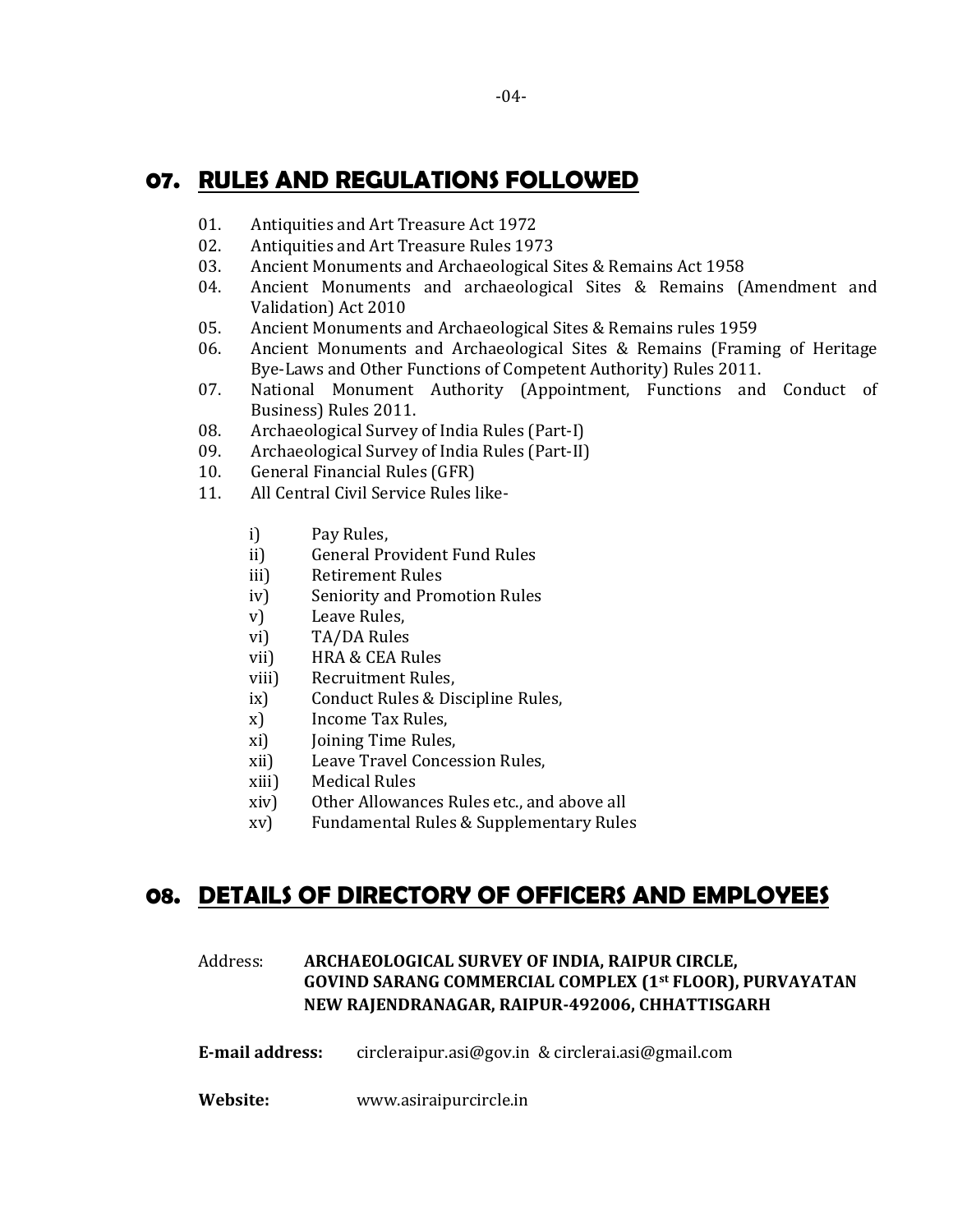05

### **NAME OF OFFICERS AND EMPLOYEES WITH P&T TELEPHONE NUMBERS**

| Sl No. | Name of the Officer        | Designation                                                                                                                                                                                  | Intercom & Land line<br>Telephone No. |
|--------|----------------------------|----------------------------------------------------------------------------------------------------------------------------------------------------------------------------------------------|---------------------------------------|
| 01     | Shri Uday Anand Shastry    | Superintending Archaeologist(In-Charge)                                                                                                                                                      | 101 0771-4218484                      |
| 02     | Ashis Kumar Pal            | Steno (outsourcing basis)                                                                                                                                                                    | 102 0771-4218483                      |
| 03     | Shri Uday Anand Shastry    | Deputy Superintending Archaeologist                                                                                                                                                          | 103 0771-4218483                      |
| 04     | Vacant                     | Deputy Superintending Archaeological<br>Chemist                                                                                                                                              |                                       |
| 05     | Vacant                     | Asstt Superintending Archaeologist Chemist                                                                                                                                                   | 107 0771-4218483                      |
| 06     | Shri Raj Narain            | Asstt Superintending Archaeological<br>Engineer                                                                                                                                              | 0771-4218483                          |
| 07     | Dr. Sambhu Nath Yadav      | Asstt Archaeologist, Tech Section                                                                                                                                                            | 108 0771-4218483                      |
| 08     | Vacant                     | Asstt Archaeologist, Tech Section                                                                                                                                                            | 108 0771-4218483                      |
| 09     | Shri Bimal Kumar Jaiswal   | Asstt Archaeological Chemist                                                                                                                                                                 | 110 0771-4218483                      |
| 10     | Shri Ashish Mishra         | Asstt Archaeological Chemist                                                                                                                                                                 | 110 0771-4218483                      |
| 11     | Vacant                     | Asstt Archaeological Chemist                                                                                                                                                                 | 110 0771-4218483                      |
| 12     | Shri Shiv Shankar Verma    | Photographer-II                                                                                                                                                                              | 108 0771-4218483                      |
| 13     | Shri Anil Kumar,           | JAO, Works Section                                                                                                                                                                           | 105 0771-4218483                      |
| 14     | Shri T Dhanraj             | UDC, Accts/Admn.                                                                                                                                                                             | 112 0771-4218483                      |
| 15     | Smt Anusuiya Thakur        | LDC, Accts/Admn.                                                                                                                                                                             | 112 0771-4218483                      |
| 16     | Shri Rohit Kumar           | LDC, Works Section                                                                                                                                                                           | 105 0771-4218483                      |
| 17     | Vacant                     | Draftsman, Drawing Section                                                                                                                                                                   |                                       |
| 18     | Shri Ashis Kumar Vashisht, | Surveyor                                                                                                                                                                                     | 115 0771-4218483                      |
| 19     | Shri NeerajTiwari          | <b>Senior Conservation Assistant</b><br>Sub Circle In-Charge,<br>Archaeological Survey of India Bilaspur<br>Sub-Circle, HIG-153, Housing Board Colony,<br>Devrikhurd, Bilaspur, Chhattisgarh |                                       |
| 20     | Shri Shreyash Sharma,      | Jr Conservation Assistant Archaeological<br>Survey of India Jagdalpur Sub-Circle,<br>H.No.26, Ashokapark, Dharampura Phase-I,<br>Jagdalpur, District Bastar, Chhattisgarh,<br>PIN-494001.    |                                       |
| 21     | Shri Hemant Meena          | Conservation Assistant, Archaeological<br>Survey of India Poorvayatan, Govind Sarang<br>Commercial Complex, 1st Floor,<br><b>New</b><br>Rajendra Nagar, Raipur-492006,<br>Chhattisgarh       | 0771-4218483                          |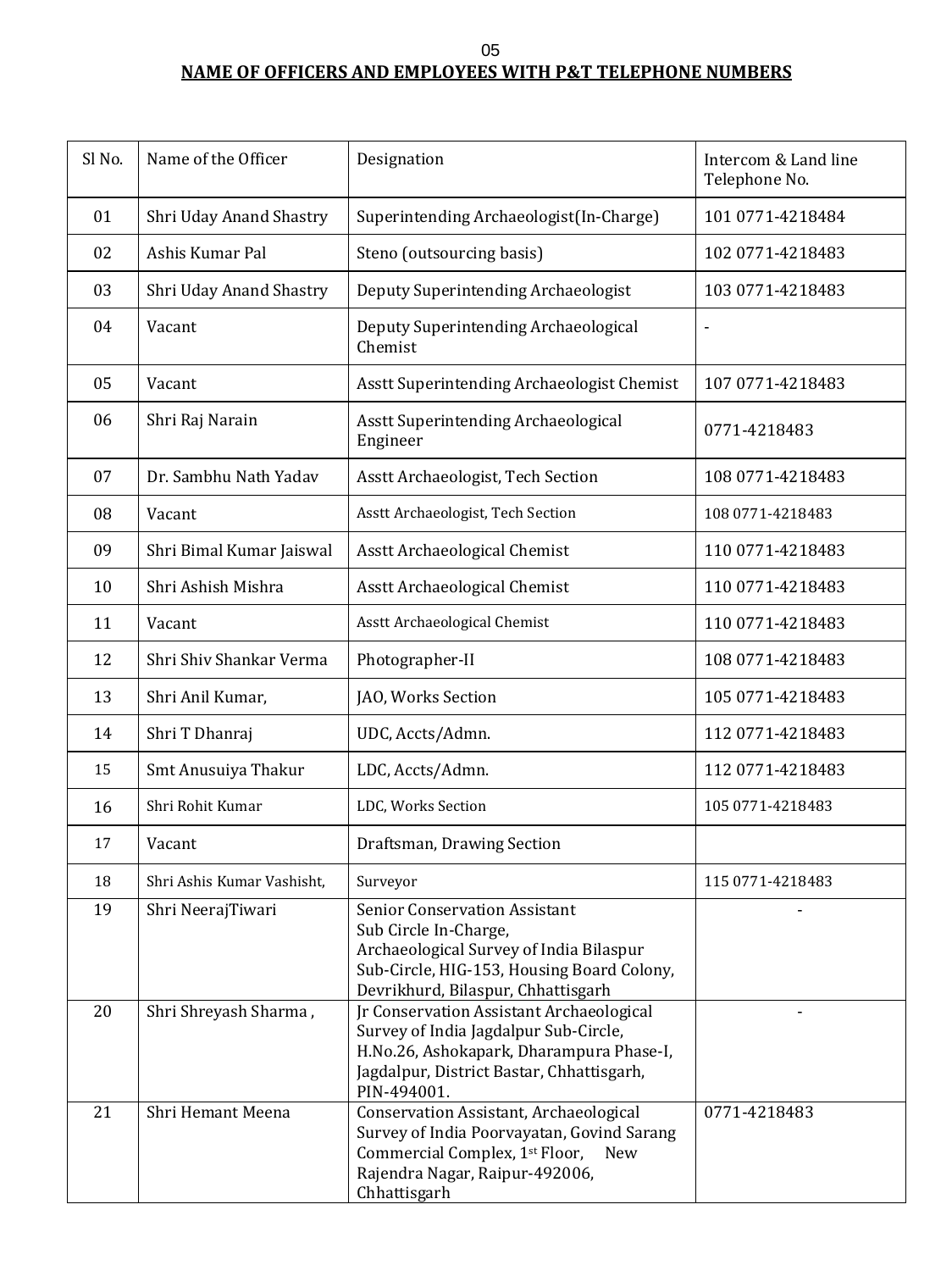# **09. FUNCTIONS AND DUTIES**

There are at present 45 ancient monuments and archaeological sites and remains of national importance under this Circle. These monuments belong to different periods ranging from the prehistoric period to the colonial period and are located in different geographical settings in various districts of Chhattisgarh State. They include temples, cemeteries, forts, palaces, caves, and secular architecture as well as ancient mounds and sites which represent the remains of ancient habitation. The prime and important functions of Archaeological Survey of India are the maintenance of centrally protected ancient monuments and archaeological sites & remains of national importance. Archaeological Survey of India, Raipur Circle, Raipur regulates all the archaeological activities under the provisions of various Acts and Rules i.e. "The Ancient Monuments and Archaeological Sites & Remains Act 1958 (as amended) and Rules 1959, The Antiquities and Art Treasure Act 1972 and under the guidance/direction of ASI Directorate, New Delhi. Besides this, the Archaeological Survey of India under the provisions of above Acts and Rules also protects the monuments, sites and remains of national importance. However, the following are the functions and duties scheduled to be performed by Archaeological Survey of India, Raipur Circle, Raipur:

- a) Timely disposal of administrative and financial matters.
- b) Protection of ancient archaeological sites and remains under this Circle.
- c) Structural Conservation.
- d) Chemical Preservation.
- e) Organizing public awareness programme and workshops/seminars with regard
- to the importance of preservation of these monuments.
- f) Eviction of encroachments and unauthorized constructions from the prescribed & restricted areas i.e. protected area, prohibited area and regulated area.
- g) Academic activities like seminars, workshops, special lectures etc.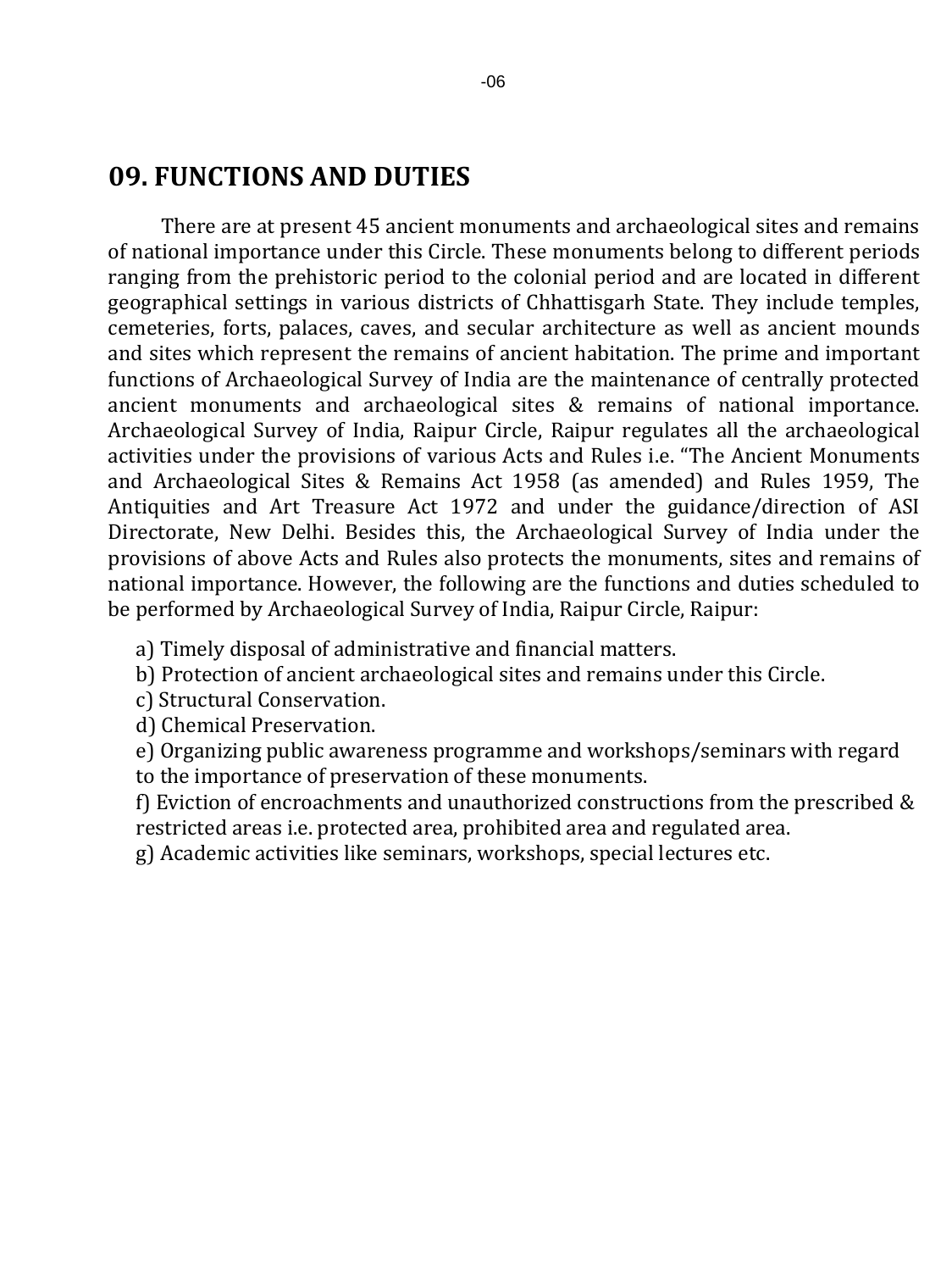### 10. DEFINED AREAS OF CENTRALLY PROTECTED MONUMENTS

 There are following three defined areas as per provisions of Ancient Monuments and Archaeological Sites & Remains Act 1958 (as amended in 2010) and Rules 1959.

#### a) Protected Area

 As per provisions of Section 2(i) of the said Act, "Protected Area" means any archaeological sites and remains which is declared to be of national importance by or under this Act. Generally it is an area where the centrally protected monuments located and its fenced complex as per the revenue records.

#### b) Prohibited area

 As per provisions of Section 2(ha) of the said Act, "Prohibited Area" means any area specified or declared to be prohibited area under Section 20A. Section 20A specified that 'Every area, beginning at the limit of the protected area or the protected monument, as the case may be, and extending to a distance of one hundred meters in all directions shall be the prohibited area in respect of such protected area or protected monument'.

#### c) Regulated area

 As per provisions of Section 2(l), "Regulated Area" means any area specified or declared under section 20B.Section 20B specified that "Every area, beginning at the limit of prohibited area in respect of every ancient monument and archaeological site and remains, declared as of national importance under sections 3 and 4 and extending to a further distance of two hundred meters in all directions shall be regulated area in respect of every ancient monument and archaeological site and remains".

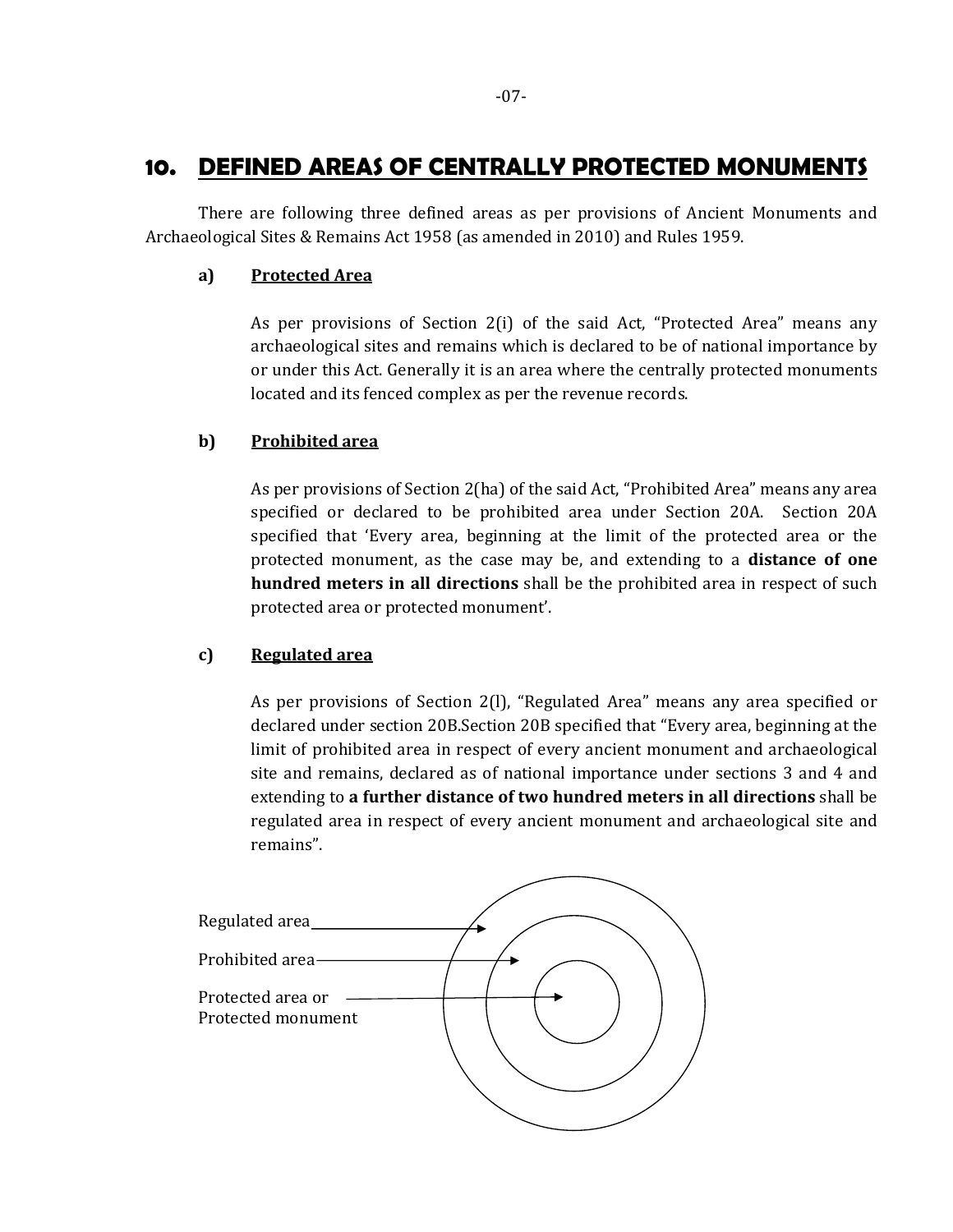# 11. RESTRICTIONS ON ENJOYMENT OF PROPERTY RIGHTS IN THE RESTRICTED AREAS AROUND CENTRALLY PROTECTED MONUMENT

There are also strict provisions in the Ancient Monuments and Archaeological Sites & Remains Act 1958 (as amended in 2010) and Rules 1959 about restrictions on enjoyment of property rights in these three restricted areas. The restrictions are as under:-

#### a) Protected Area

 Section 19(1) of the said Act specified that "No person, including the owner or occupier of a protected area, shall construct any building within the protected area or carry on any mining, quarrying, excavating, blasting or any operation of a like nature in such area, or utilize such area or any part thereof in any other manner without the permission of Central Government".

#### b) Prohibited area

 Rule 33 of said Rules 1959 read with Section 20A of said Act 1958 specified that "No person, other than an archaeological Officer, shall carry out any construction in any prohibited area and no permission referred to in subsection (3), including carrying out any public work or project essential to the public or other constructions, shall be granted in any prohibited area".

#### c) Regulated area

 Rules 33 of said Rules 1959 read with Section 20B specified that "No person other than an archaeological officer shall undertake any mining operation or any construction in a regulated area".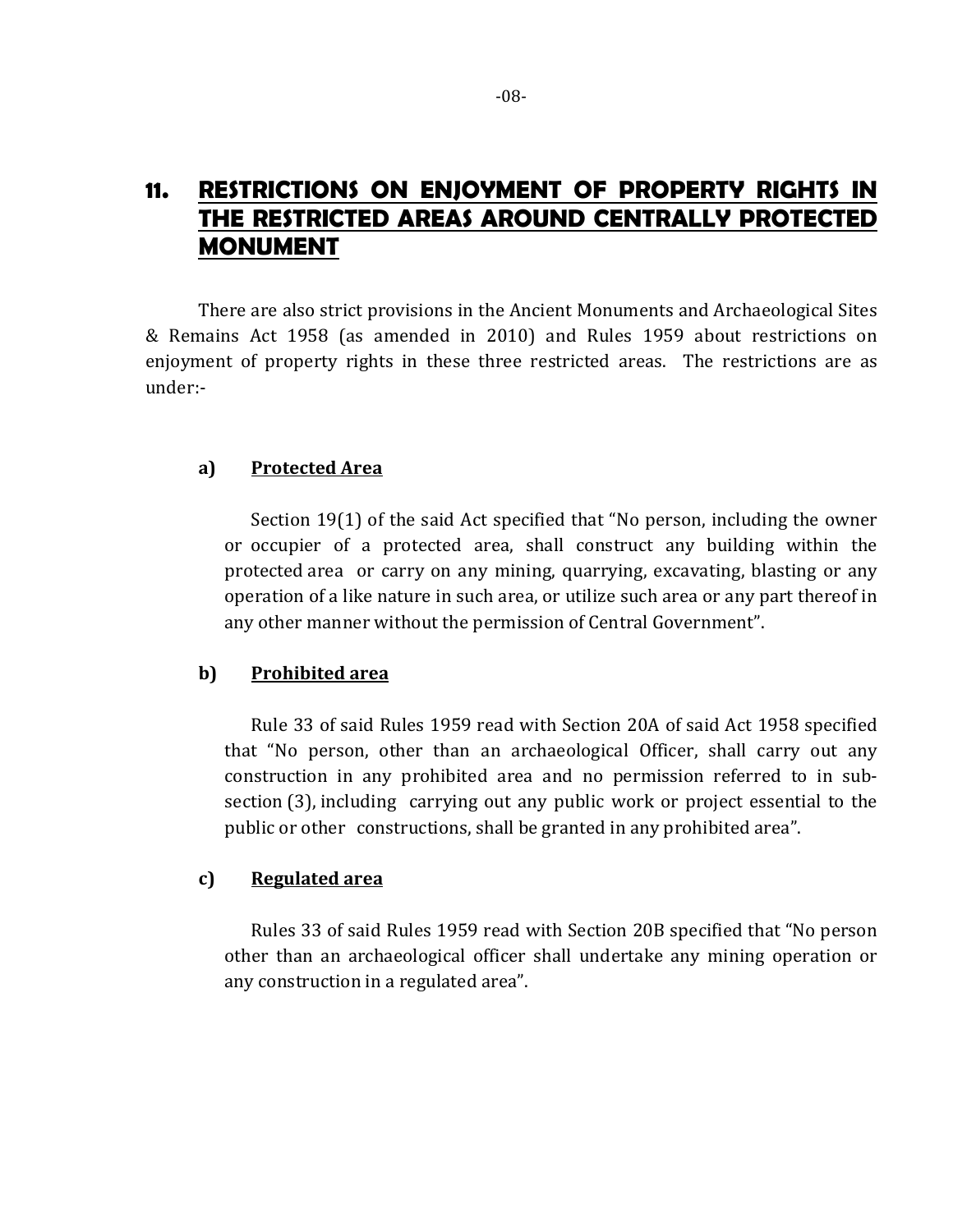### 12. PERMISSION FOR ENJOYMENT OF PROPERTY RIGHTS IN THE RESTRICTED AREAS AROUND CENTRALLY PROTECTED MONUMENT

 To regulate the mining operation and construction, following relaxations have been made as provision in Ancient Monuments and Archaeological Sites and Remains Act 1958 (as amended in 2010) and Rules 1959:-

#### a) Protected area

 Section 10 of said Rules 1959 specified that application for permission shall be made to the Central Government in Form-I at least three months before the date of commencement of the construction or operation.

#### b) Prohibited area

 Section 20C (1) of said Act 1958 specified that "any person, who owns any building or structure, which existed in a prohibited area before the  $16<sup>th</sup>$  Day of June 1992, or, which had been subsequently constructed with the approval of the Director General and desires to carry out any repair or renovation of such building or structure, may make an application to the competent authority for carrying out such repair or renovation, as the case may be".

### c) Regulated area

 Section 20C (2) of said Act 1958 specified that "any person who owns or possesses any building or structure or land in any regulated are, and desires to carry out any construction or re-construction or repair or renovation of such building or structure on such land, as the case may be, may make an application to the competent authority for carrying out construction or re-construction or repair or renovation as the case may be".

- Note: Prescribed Form for submitting application for grant of permission may be seen under "Form" in website www.asiraipurcircle.in
- (i) Competent Authority for 12(a) is the Director General, Archaeological Survey of India, Janpath, New Delhi-110011.
- (ii) Competent Authority for 12(b) & (c) is the Director, Culture & Archaeology Department, Government of Chhattisgarh, Ghasidas Museum, Civil Line, Raipur, Chhattisgarh.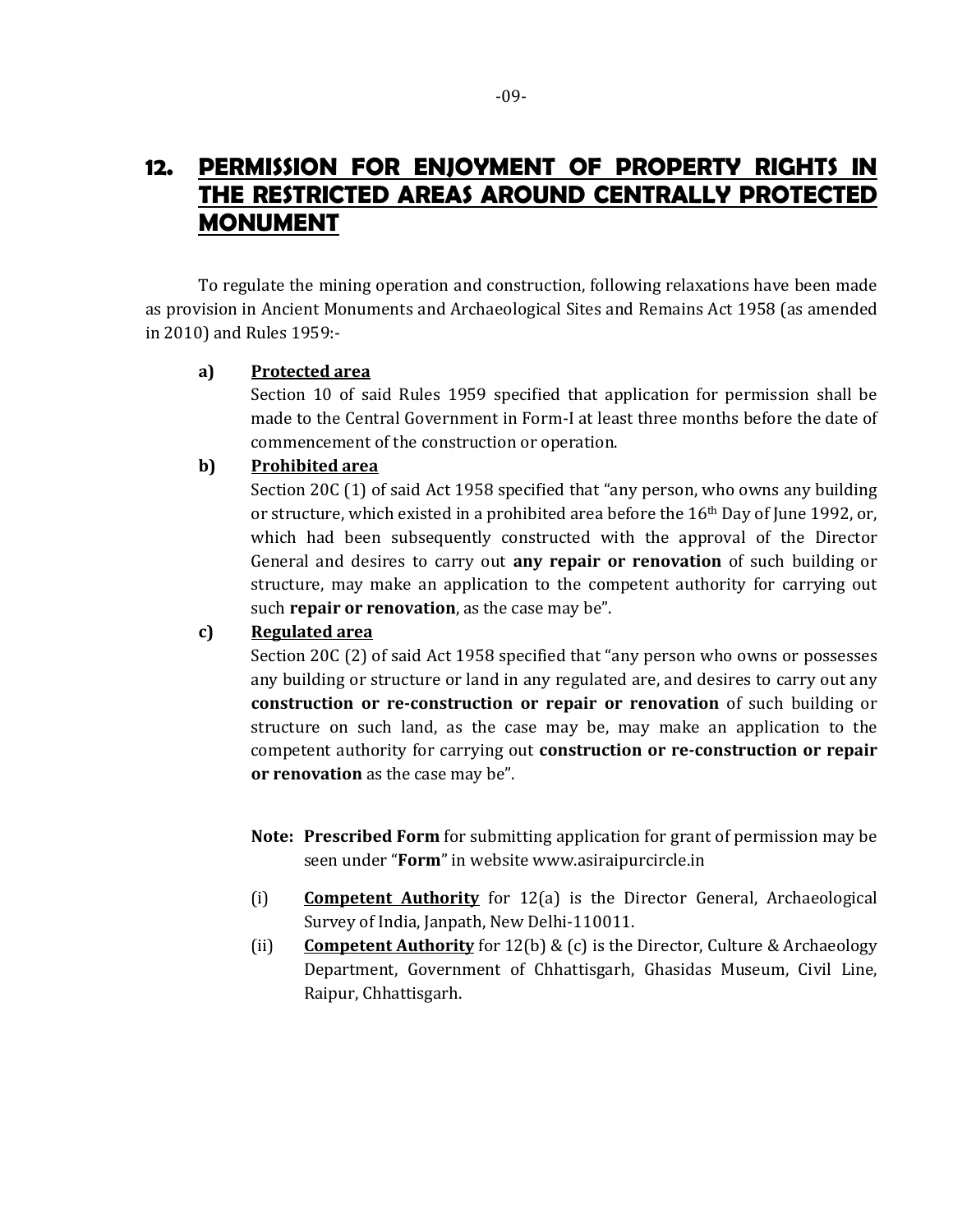# 13. PROVISIONS FOR ARCHAEOLOGICAL EXCAVATION, AND PROTECTION OF ANTIQUITIES

#### a) Archaeological Excavations

 Section 21 of said Act 1958 (as amended in 2010) read with Sections 22 & 23, specified that "An archaeological officer or an officer authorized by him in this behalf or any person holding a license granted in this behalf under this Act (hereinafter referred to as the license) may, after giving notice in writing to the Collector and the owner, enter upon and made excavations in any protected area".

### b) Protection of Antiquities

 Section 25 of said Act 1958 (as amended in 2010) read with Section 26, specified that "If the Central Government considers that any antiquities or class of antiquities ought not to be moved from the place where they are without the sanction of the Central Government, the Central Government may, by notification in the Official Gazette, direct that any such antiquity or any class of such antiquities shall not be moved except with the written permission of the Director General".

### 14. ENTRANCE FEES TO THE TICKETED MONUMENT

 There is a ticketed centrally protected Monument named Laxman Temple, Sirpur, District Mahasamund. Rule 6 of Ancient Monuments and Archaeological Sites & Remains Rules 1959 (as amended in 2016) specified the entrance fee to the ticketed monument as follows:-

Entrance Fee: No person above the age of fifteen years shall enter into a protected monument or part thereof –

- (a) Specified as Category 'A' monuments in Part I of the Second Schedule except on payment of fees as under:-
	- (i) Citizens of India and visitors of SAARC countries (Afghanistan, Bangladesh, Bhutan, Maldives, Nepal, Pakistan, Sri Lanka), visitors from BIMSTEC countries (Bangladesh, Bhutan, Myanmar, Nepal, Sri Lanka, Thailand) and overseas citizens of India………………………………..Rs.30/- per head.
	- (ii) Others (All Nationals other than from countries mentioned above)………….Rs.500/- per head.
	- (iii) Others (as ii above)………………………………………Rs.750/- per head. Provided that the Rs.750/- ticket is optional for Nationals of countries other than mentioned in (i) above. This would entitle the ticket holder to additional facilities as specified by the Director General from time to time.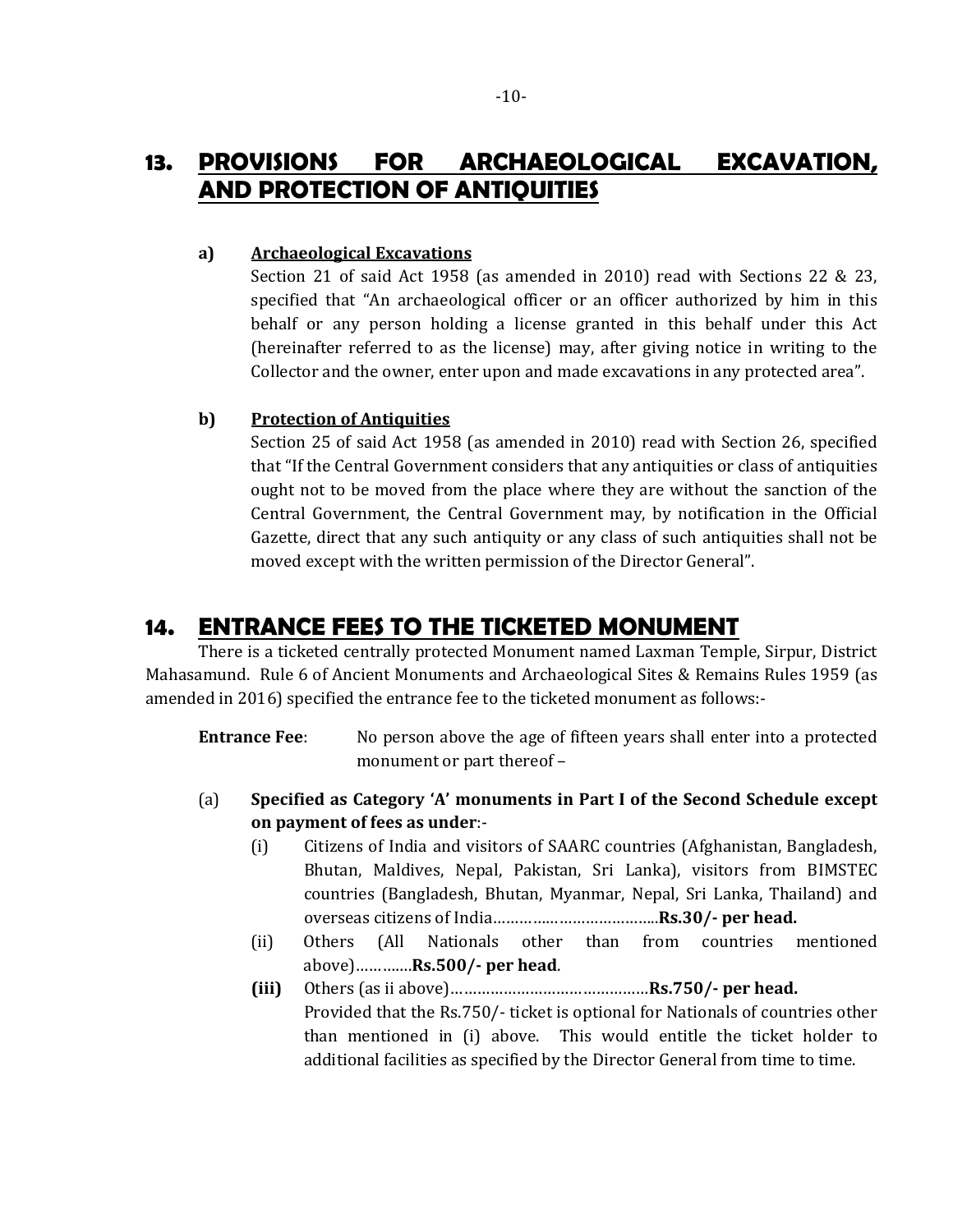- (b) Specified as Category 'B" monuments in PartII of the Second Schedule, except on payment of fees as under:-
	- (i) Citizens of India and visitors of SAARC countries (Afghanistan, Bangladesh, Bhutan, Maldives, Nepal, Pakistan, Sri Lanka), visitors from BIMSTEC countries (Bangladesh, Bhutan, Myanmar, Nepal, Sri Lanka, Thailand) and overseas citizens of India………………………………..Rs.15/- per head.
	- (ii) Others (All Nationals other than from countries mentioned above)………….Rs.200/- per head.
	- (iii) Others (as ii above)………………………………………Rs.300/- per head. Provided that the Rs.300/- ticket is optional for Nationals of countries other than mentioned in (i) above. This would entitle the ticket holder to additional facilities as specified by the Director General from time to time.

Provided that there would be separate queue for ticket holders of Rs.750/-, Rs,500/- , Rs.300/- and Rs.200/-

# 15. COPYING AND FILMING OF CENTRALLY PROTECTED **MONUMENTS**

Rules 40 to 48 of Ancient Monuments and Archaeological Sites & Remains Rules 1959 (as amended in 2016) defined the procedure for copying and filming of centrally protected monuments. In rule 44 the following has been substituted in sub-rule (1) vide the Gazette of India Notification, Extraordinary, Part II-Section 3-Sub-Section(i) No.240) dated 01.04.2016 under GSR 391(E):-

- (1) On receipt of an application under rule 43, the Director General may grant a license on payment of fees as under:-
	- (a ) for filming of World Heritage monument Rs.1,00,000/- per day (sunrise to sunset) with Rs.50,000/- refundable security deposit;
	- (b) for filming of other monuments Rs.50,000/- per day (sunrise-sunset) with Rs.10,000/- refundable security deposit.
	- -in case of professionals and other agencies or, if he is satisfied that the license asked for should not be granted, may, for reasons to be recorded, refuse to grant a license;
	- Provided that the Director General shall not grant any license to film the interior or any protected monument, that is to say such part of any protected monument as is covered by a roof of any description, except when the film is for the purpose of education or of publicizing the monument".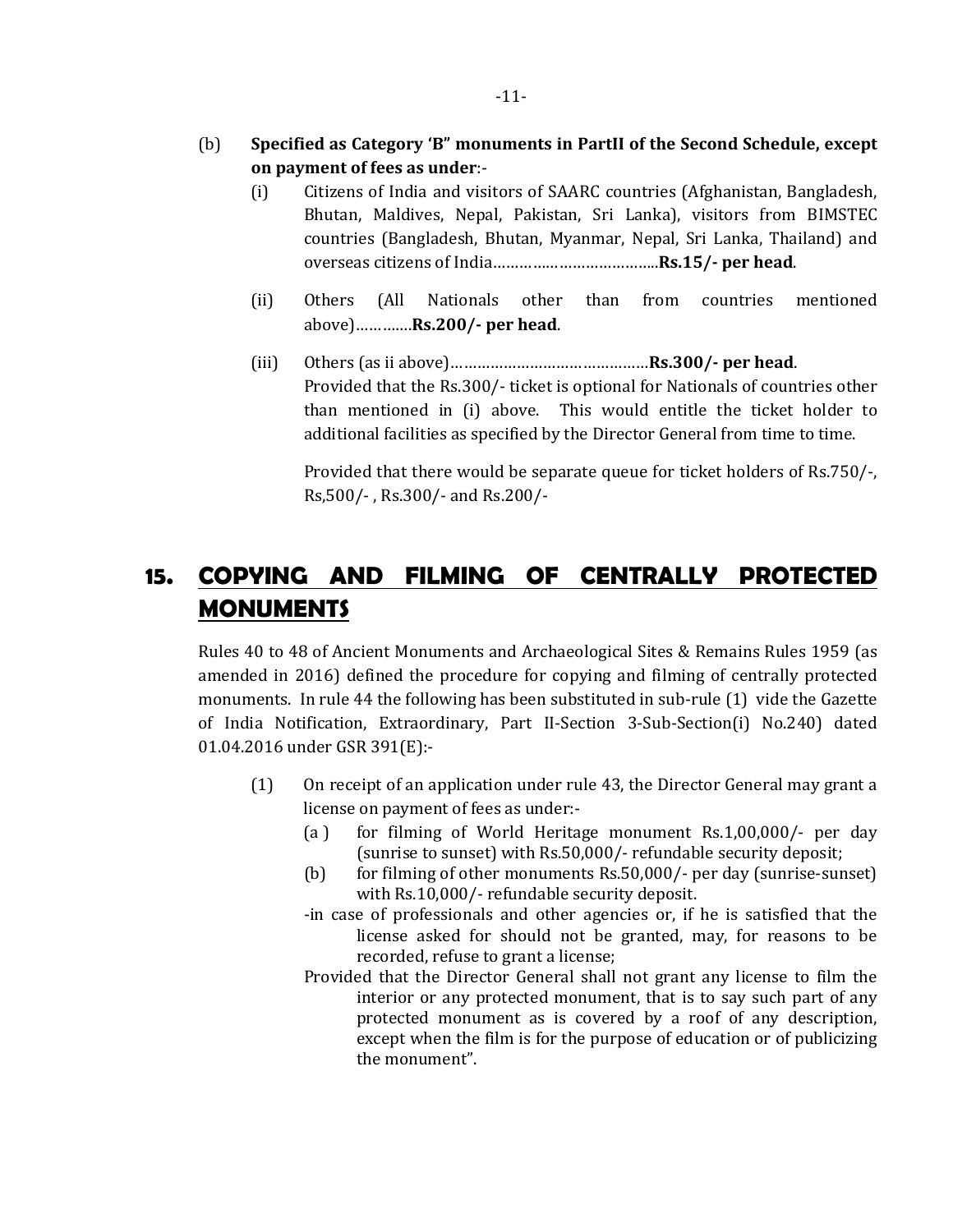# 16. TENDERING PROCESS FOR CONSERVATION & PRESERVATION WORKS

Tendering Procedure is followed as per Works Manual.

- $\triangleright$  Limited tenders costing between Rs.1 lac to 5 lacs is uploaded in the Webstie of this Circle, ASI Directorate as well as Central Procurement Portal.
- $\triangleright$  Open tenders costing above Rs.5 lacs, are published in the Website of this Circle, ASI Website, Central Procurement Portal as well as in daily local newspapers.
- $\triangleright$  After opening of the tender by the office, Comparative Statements is prepared for approval of lowest rate of eligible bidder.
- $\triangleright$  The lowest bidder is informed accordingly for execution of agreement and submission of FDR.
- After executing of agreement between the office and concerned Contractor and submission of FDR, work order is issued with direction to complete the work within three months.

# 17. GRIEVANCE REDRESSAL MECHANISM

 The grievance redressal mechanism is followed strictly. If any grievance about the vandalism or misuse of any centrally protected monument is received, it is attended promptly. Any other complaint is acknowledged immediately and within three day of the receipt of the grievance. Efforts are made to redress the grievance within the specified period and if the disposal of a grievance petition is anticipated to take longer than the specified period, an interim correspondence is made. Head of Office is examining the grievances, if any, within the specified time and information or report is submitted respectively either to the complainant or to the next higher authority of Archaeological Survey of India as the case may be. The contact details of HOO are as under:-

> Superintending Archaeologist, Archaeological Survey of India Raipur Circle, Purvayatan, GovindSarang Commercial Complex 1st Floor, New Rajendra Nagar,Raipur, Chhattisgarh Telephone No. 0771-4218484 E-mail ID:circlerai.asi@gmail.com

# 18. RIGHT TO INFORMATION ACT 2005

 Archaeological Survey of India, Raipur Circle, Raipur has initiated necessary steps towards implementation of the Right to Information Act 2005. All the information under section 4(1)(b) of the Right to Information Act 2005, has been disclosed in Circle Web site www.asiraipurcircle.in. The details of Central Public Information Officer and First Appellate Authority have also been uploaded in the web-site. However, the details of Central Public Information Officer and First Appellate Authority under RTI Act 2005 are as under:-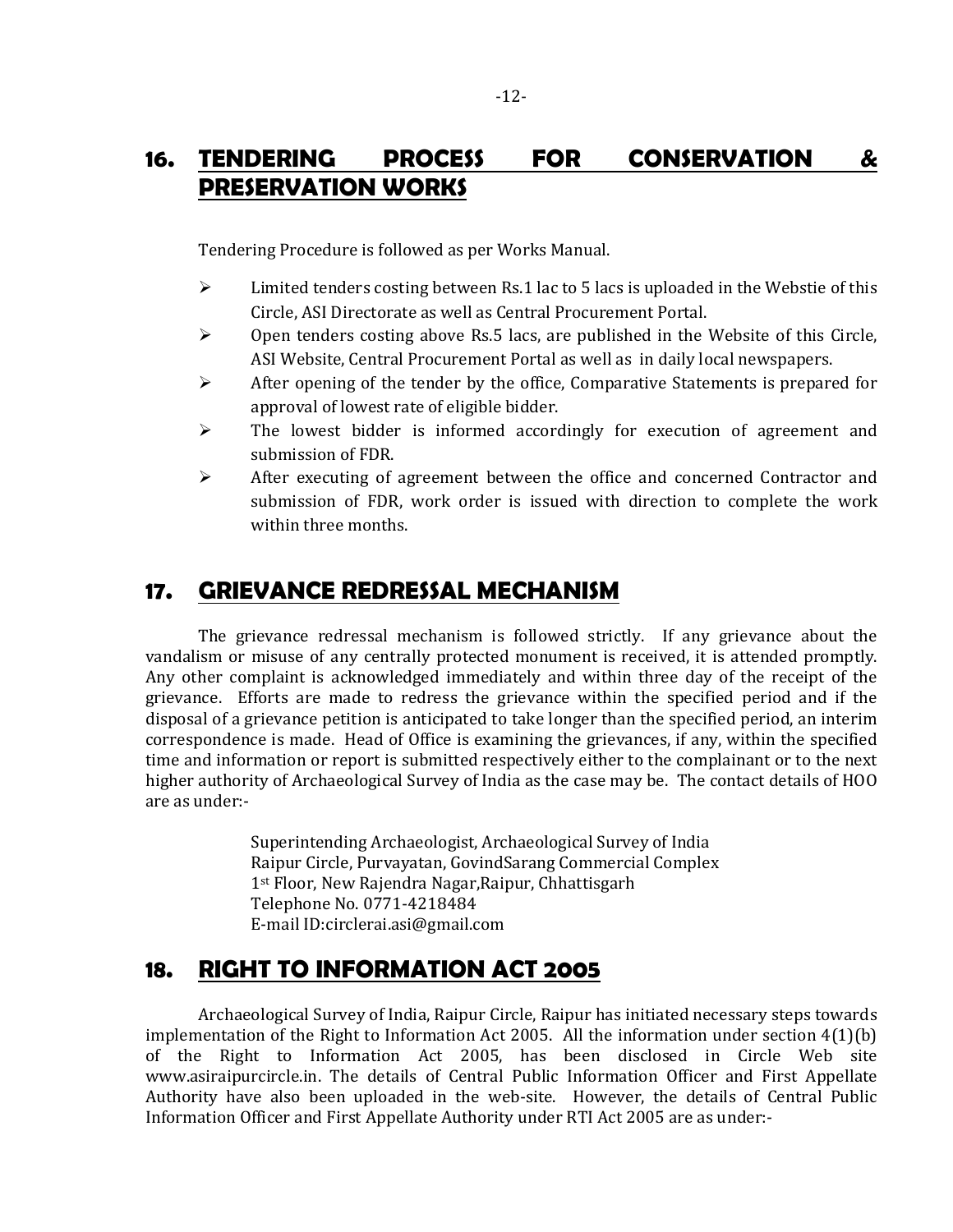a) Shri Raj Nasrain - Central Public Information Officer

Asstt Superintending Archaeological Engineer

Archaeological Survey of India,

Raipur Circle, Poorvayatan,

Govind Sarang Commercial Complex,1st Floor,

New Rajendra Nagar,Raipur, Chhattisgarh

Telephone No. 0771-4218484

E-mail ID: circlerai.asi@gmail.com &

circleraipur.asi@gov.in

### 19. **DOs AND DON'Ts TOWARDS CENTRALLY PROTECTED MONUMENT**

**DOs**

- Help in keeping the centrally protected monument as well as complex clean.
- Help in maintaining the natural environment around the monument.
- Help in preventing and avoiding any kind of destruction of monument by any one.
- Keep proper distance while looking at displayed Cultural/Protection Board.
- Help in protecting the monument.
- Help in creating cultural awareness among the public.
- Help in maintaining the sanctity of the monuments.<br>■ Help in conducting Swachchha Bharat Campaign by
- Help in conducting Swachchha Bharat Campaign by involving local peoples and schools/collages.

### **DONT's**

- Any act which causes or is likely to cause damage or injury to any part of the centrally protected monument.
- Discharge any fire-arms.